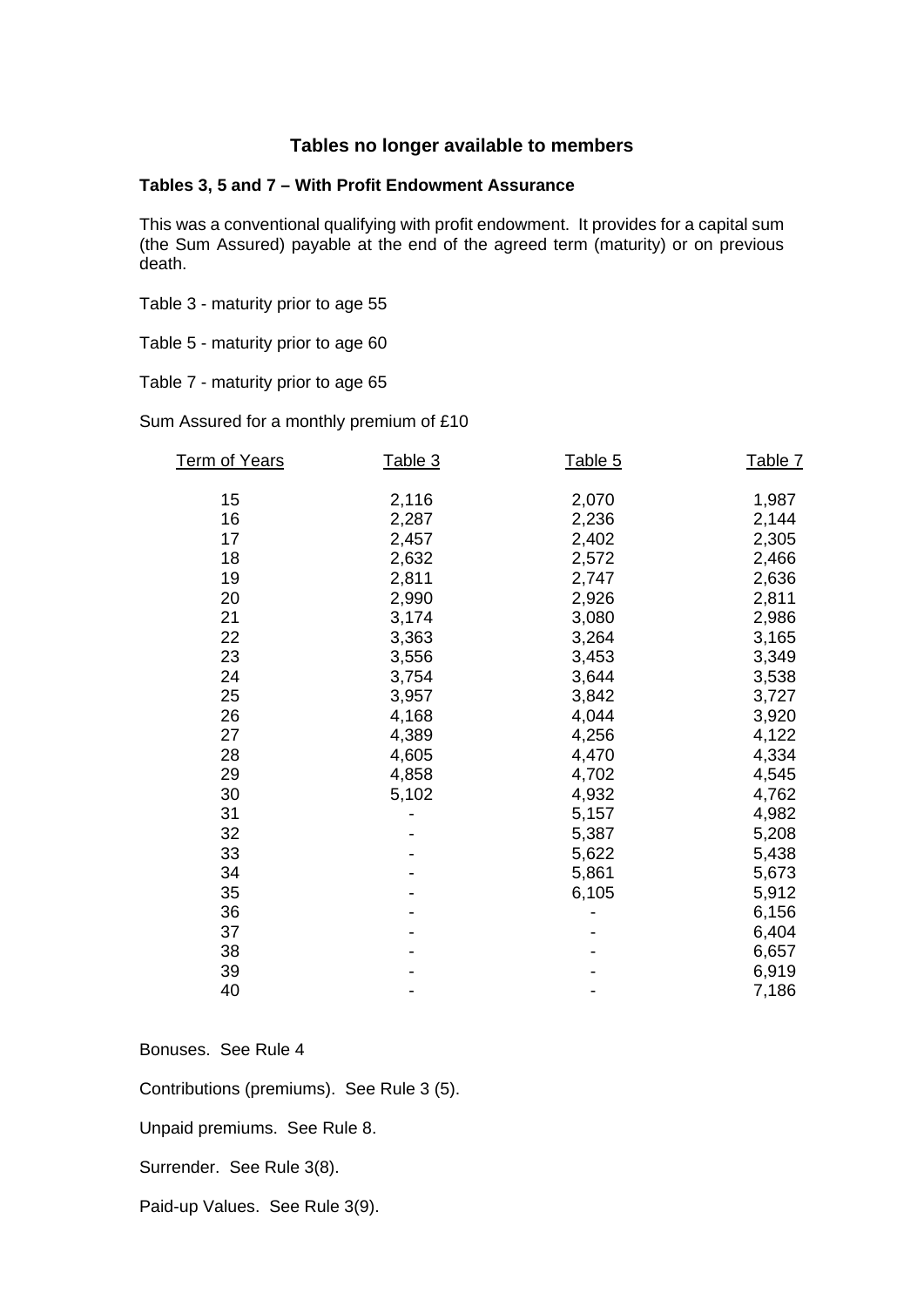### **Table 4 – Wife's Death Benefit**

This was a capital sum of £500 payable on death of a member's wife during that member's service or within 6 months after the date on which the member retired from the Service.

Contributions (premiums): 13p a month until leaving the Service, or until the death of the wife if earlier. Contributions under this Table ceased on 1 January 2008.

Contributions and membership of Table 4 shall cease in the event of divorce.

This Table was available only to members of the Society who were single and then married, members who were married on joining the Service and widowers on remarriage.

A member who leaves the Service before completing 30 years service may continue to pay contributions until the date on which he would have completed 30 years service if he had remained in the Service, except as provided above on the death of his wife or on divorce.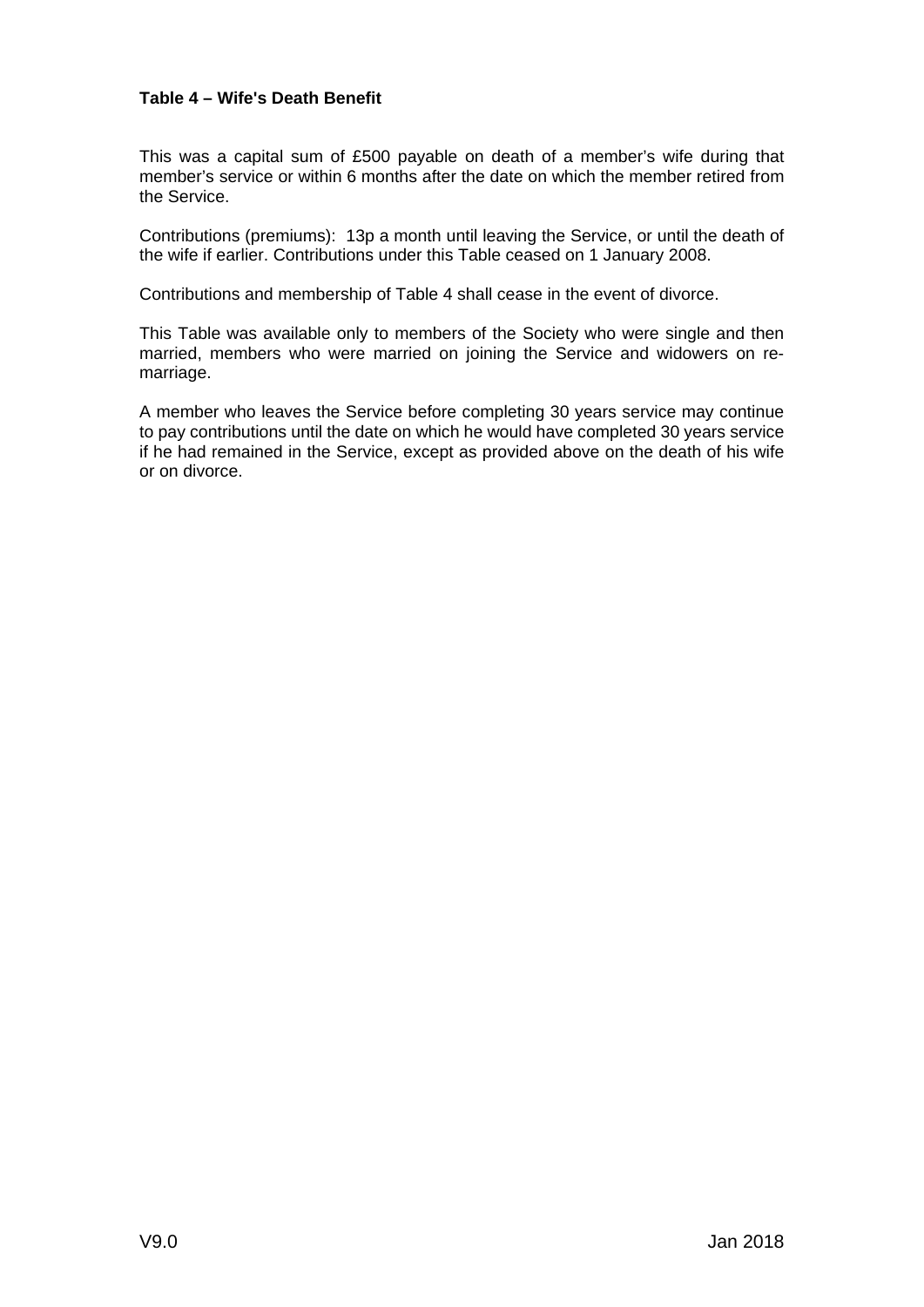#### **Table 8 – Children's Tax-Exempt Savings Plan**

#### *(No longer available for new business after 31 December 2017)*

This is a tax-exempt with profit children's endowment. It provides for a capital sum (the Sum Assured) payable at the end of the term, or on previous death provided the life assured (the Child) has achieved the age of 10. If the Child dies below the age of 10, all premiums paid are refunded.

The Plan is effected on behalf of the Child by a parent or guardian. The parent or guardian executes all instruments and gives all receipts necessary to be executed or given under the rules of the Society on behalf of the Child until the Child reaches the age of 16.

The parent, guardian or another relative agreed in writing by metfriendly (the Payer) pays the premiums until the Child reaches the age of 18. After age 18 the Child is responsible for paying premiums although the Payer may choose to continue to pay on the Child's behalf.

The maximum age last birthday at commencement is 14.

Maturity Date: The term is determined at outset so that the maturity date falls on the anniversary immediately preceding the Child's 25<sup>th</sup> birthday.

The Sum Assured varies according to the term as follows:

| Term in<br>Years | Sum Assured<br>for each £10 of<br>monthly premium<br>£ |
|------------------|--------------------------------------------------------|
| 10               | 1,110                                                  |
| 11               | 1,221                                                  |
| 12               | 1,332                                                  |
| 13               | 1,443                                                  |
| 14               | 1,554                                                  |
| 15               | 1,665                                                  |
| 16               | 1,776                                                  |
| 17               | 1,887                                                  |
| 18               | 1,998                                                  |
| 19               | 2,109                                                  |
| 20               | 2,220                                                  |
| 21               | 2,331                                                  |
| 22               | 2,442                                                  |
| 23               | 2,553                                                  |
| 24               | 2,664                                                  |
|                  |                                                        |

#### Bonuses. See Rule 4.

Surrender. Rule 3(8) applies, except that a special surrender value applies if the contract is surrendered on either the Child's 18th or 21st birthday with the Sum Assured and Bonus being reduced in the proportion that the actual duration bears to the full term, provided that the contract has then been in force for at least 10 years.

Unpaid premiums. See Rule 8.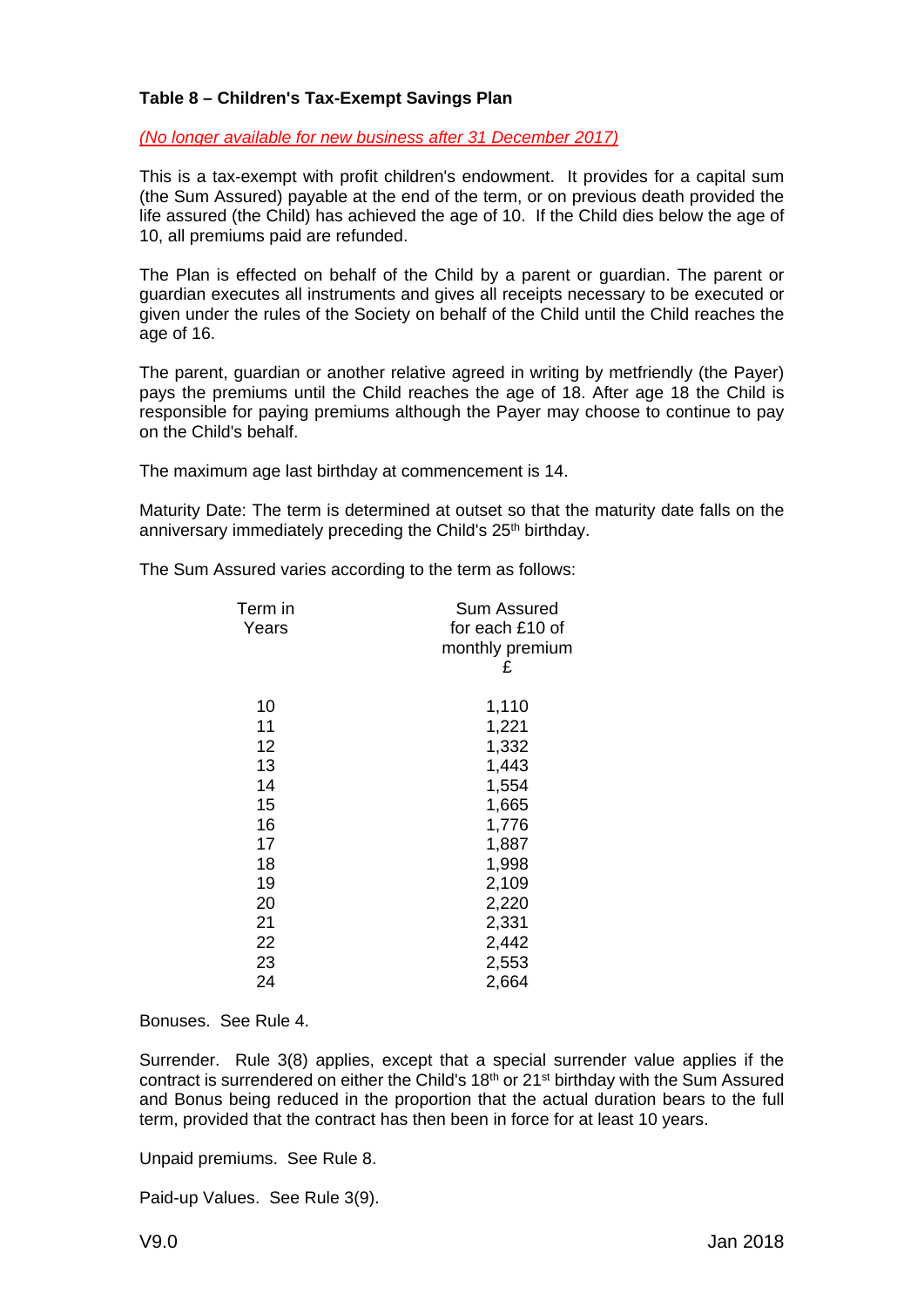### **Table 10 – Flexiplan**

This was a tax-exempt with profit endowment assurance. It provides for a capital sum (the Sum Assured) of £1111 payable at the end of ten years or previous death in return for a premium of £10 per month. The premiums shall not at any time exceed the amount permitted by law.

Age limit 40 years next birthday at entry except for contracts commenced prior to the date of authorisation of Tables 11 and 12 when the relevant age limit is 45 years next birthday.

Terms may be extended at the end of ten years if the member and/or partner of the member is still serving or if the life assured can provide a satisfactory declaration of continued good health - the Revised Term.

The Revised Term - 20 years from date of original contract or to the policy anniversary immediately preceding age 60 whichever is the later. The Sum Assured and Bonuses will be increased in the proportion that the Revised Term bears to the original term of ten years.

If the contract is extended, at each anniversary following the original maturity date, the member may elect to take an early maturity payment, the Sum Assured and Bonuses being reduced in the proportion that the actual duration bears to the Revised Term.

Bonuses. See Rule 4.

Contributions (premiums). See Rule 3 (5).

Unpaid premiums. See Rule 8.

Surrender. See Rule 3(8).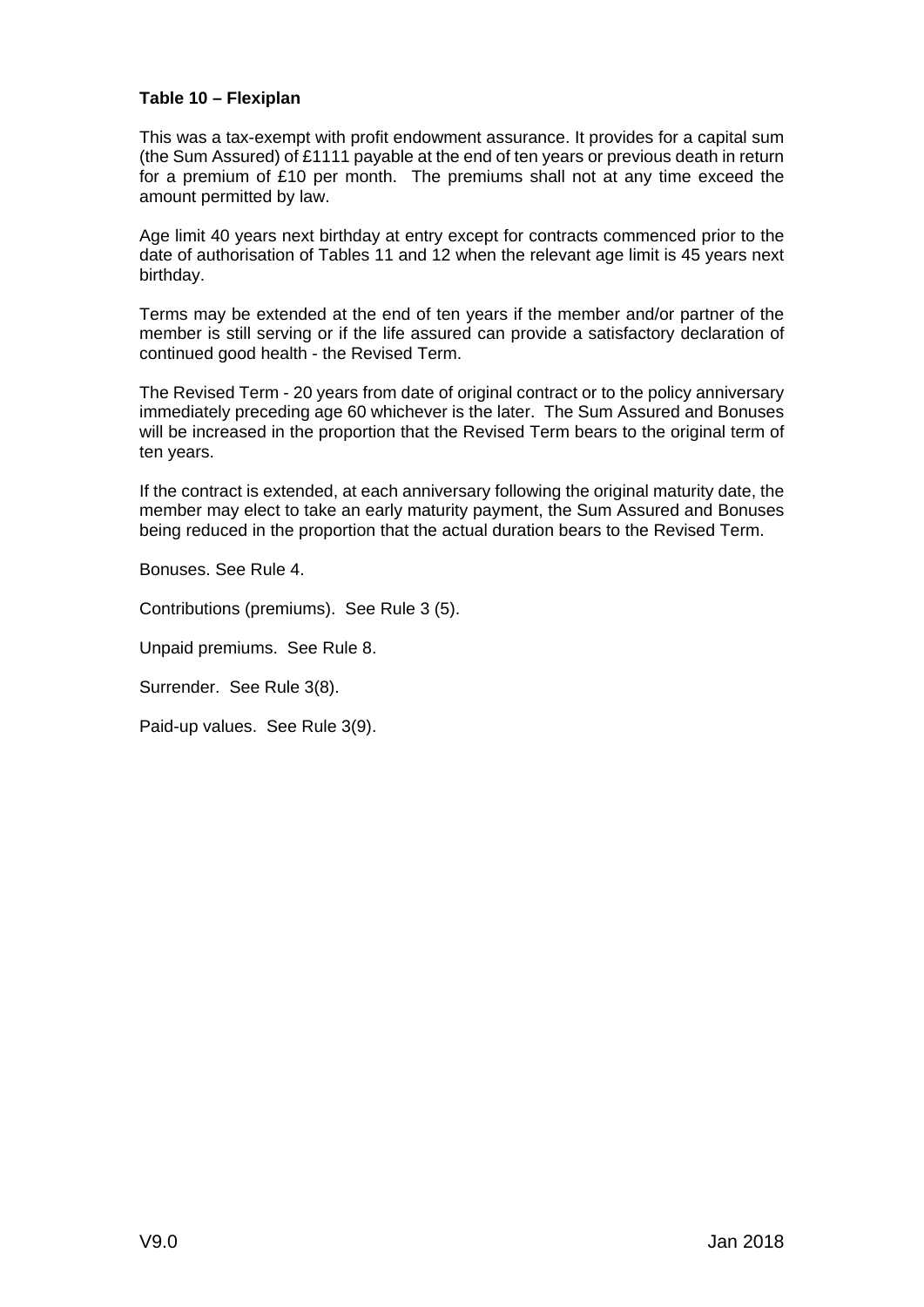### **Table 14 – 5 Year Plan**

*(withdrawn to new applications on 31.12.2013)*

This was a conventional non-qualifying with profit endowment assurance written over a term of 5 years. It provides for a capital sum (the Sum Assured) payable at the end of the term or on previous death.

The Sum Assured is £560 for each £10 of monthly premium. The maximum age last birthday at commencement is 59 for non-smokers or 54 for smokers.

Bonuses. See Rule 4.

Unpaid premiums. See Rule 8.

Surrender. See Rule 3(8).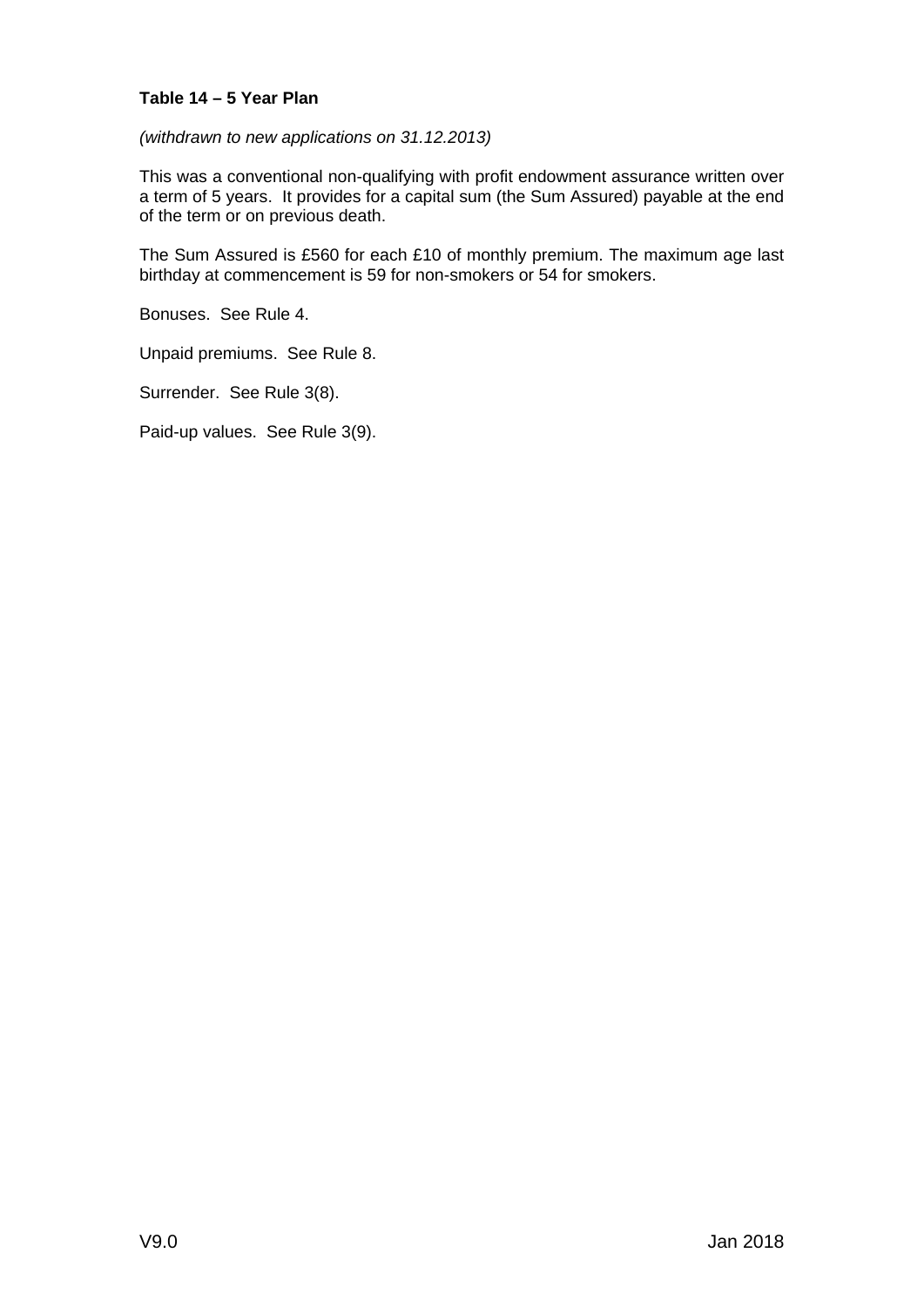# **Table 15 – Qualifying Regular Savings Plan**

This was a conventional qualifying with profit endowment assurance. It provides for a capital sum (the Sum Assured) payable at the end of the agreed term or on previous death. The Sum Assured is based on original term and level of premiums. The minimum term is 10 years, and the contract must mature prior to age 65 for nonsmokers or 60 for smokers.

Sum Assured for each £10 of monthly premium.

# **Term in Years Sum Assured £**

| 10 | 1,120 |
|----|-------|
| 11 | 1,232 |
| 12 | 1,344 |
| 13 | 1,456 |
| 14 | 1,568 |
| 15 | 1,680 |
| 16 | 1,792 |
| 17 | 1,904 |
| 18 | 2,016 |
| 19 | 2,128 |
| 20 | 2,240 |
| 21 | 2,352 |
| 22 | 2,464 |
| 23 | 2,576 |
| 24 | 2,688 |
| 25 | 2,800 |
| 26 | 2,912 |
| 27 | 3,024 |
| 28 | 3,136 |
| 29 | 3,248 |
| 30 | 3,360 |
| 31 | 3.472 |
| 32 | 3,584 |
| 33 | 3,696 |
| 34 | 3,808 |
| 35 | 3,920 |

Bonuses. See Rule 4.

Unpaid-premiums. See Rule 8.

Surrender. See Rule 3(8).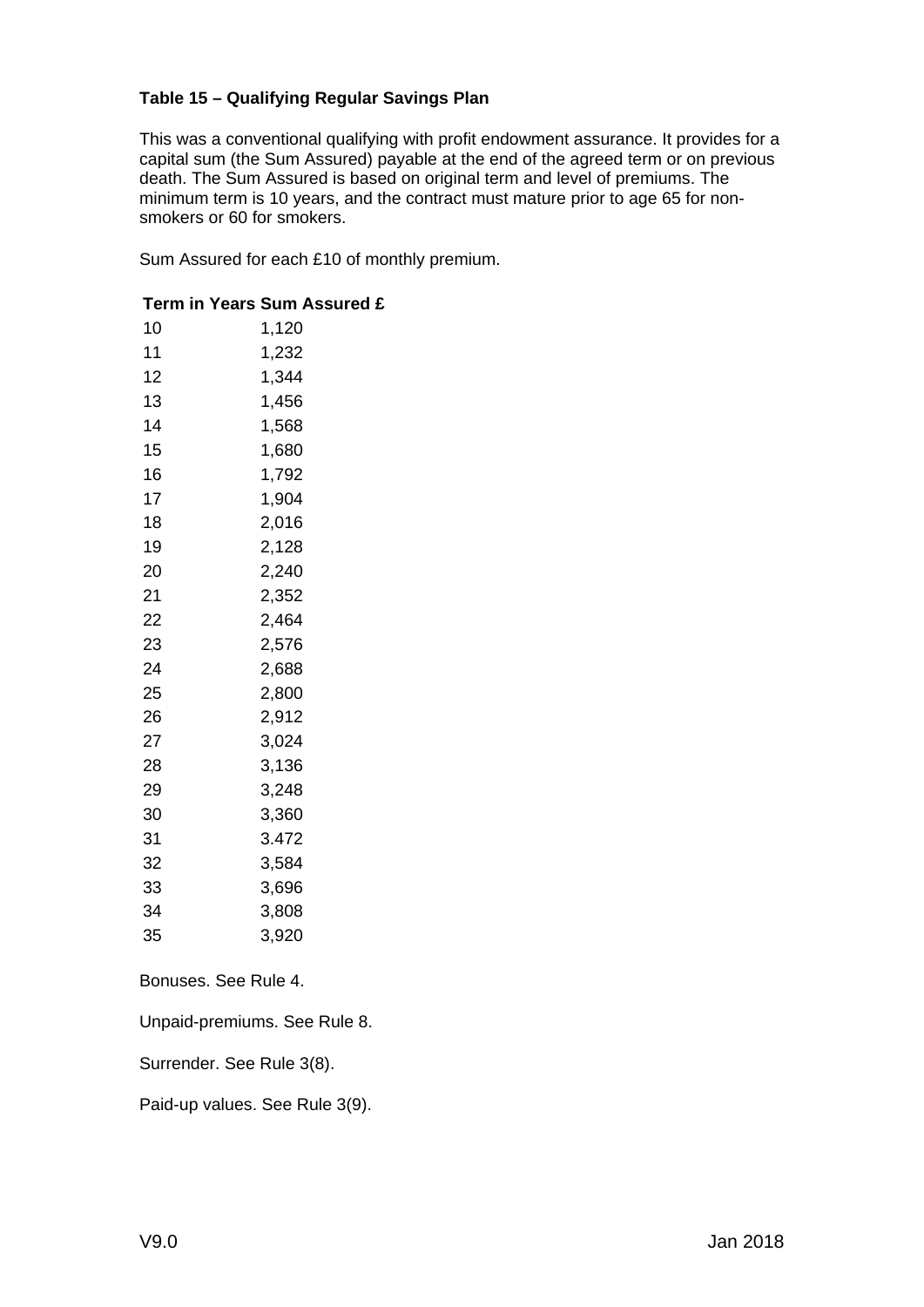### **Table 16 – Qualifying Endowment Assurance**

This was a conventional qualifying with profit endowment. It provides for a capital sum (the Sum Assured) payable at the end of the agreed term or on previous death. The Sum Assured is based on original term and level of premiums. The minimum term is 10 years, and the contract must mature prior to age 65.

Sum Assured for a premium of £10 per month.

| Term in | Sum     |
|---------|---------|
| Years   | Assured |
|         | £       |
| 10      | 1,060   |
| 11      | 1,166   |
| 12      | 1,272   |
| 13      | 1,378   |
| 14      | 1,484   |
| 15      | 1,590   |
| 16      | 1,696   |
| 17      | 1,802   |
| 18      | 1,908   |
| 19      | 2,014   |
| 20      | 2,120   |
| 21      | 2,226   |
| 22      | 2,332   |
| 23      | 2,438   |
| 24      | 2,544   |
| 25      | 2,650   |
| 26      | 2,756   |
| 27      | 2,862   |
| 28      | 2,968   |
| 29      | 3,074   |
| 30      | 3,180   |

Bonuses. See Rule 4

Contributions (premiums). See Rule 3 (5).

Unpaid-premiums. See Rule 8.

Surrender. See Rule 3(8).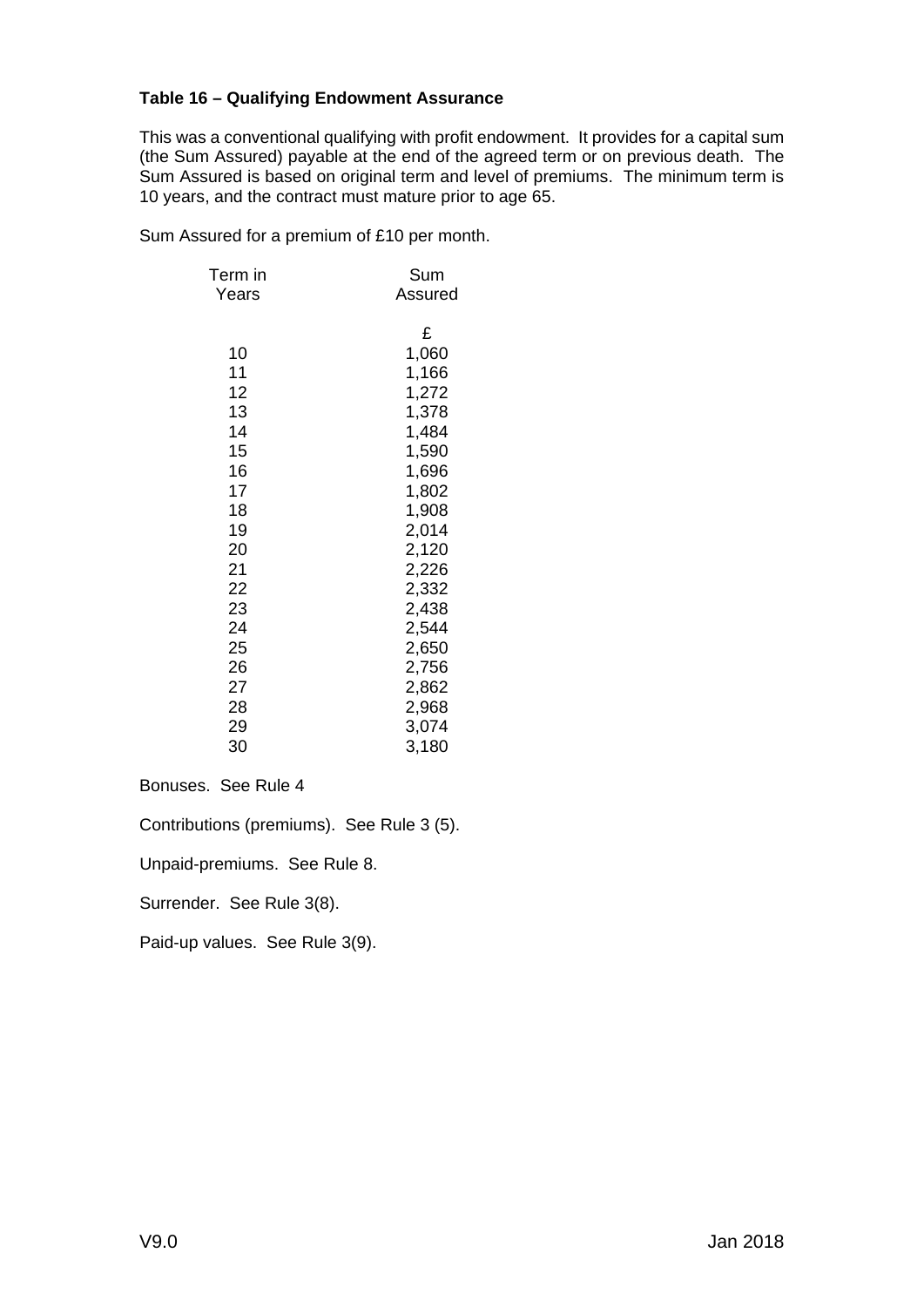### **Table 17 – Mortgage Protection Assurance**

### **This type of contract continues to be available as a POLICY.**

This Table provided for a capital sum (the Sum Assured) payable on death within the agreed term. The Sum Assured payable on death reduces at each anniversary in accordance with a scale designating the amount of capital outstanding under a mortgage repayable by level instalments of capital and interest.

Mortgage Protection Premium Rates, as varied from time to time, will be used to calculate actual premiums.

The Mortgage Protection Assurance provides for the payment of the Sum Assured only in the event of death and does not at any time acquire a surrender or paid-up value.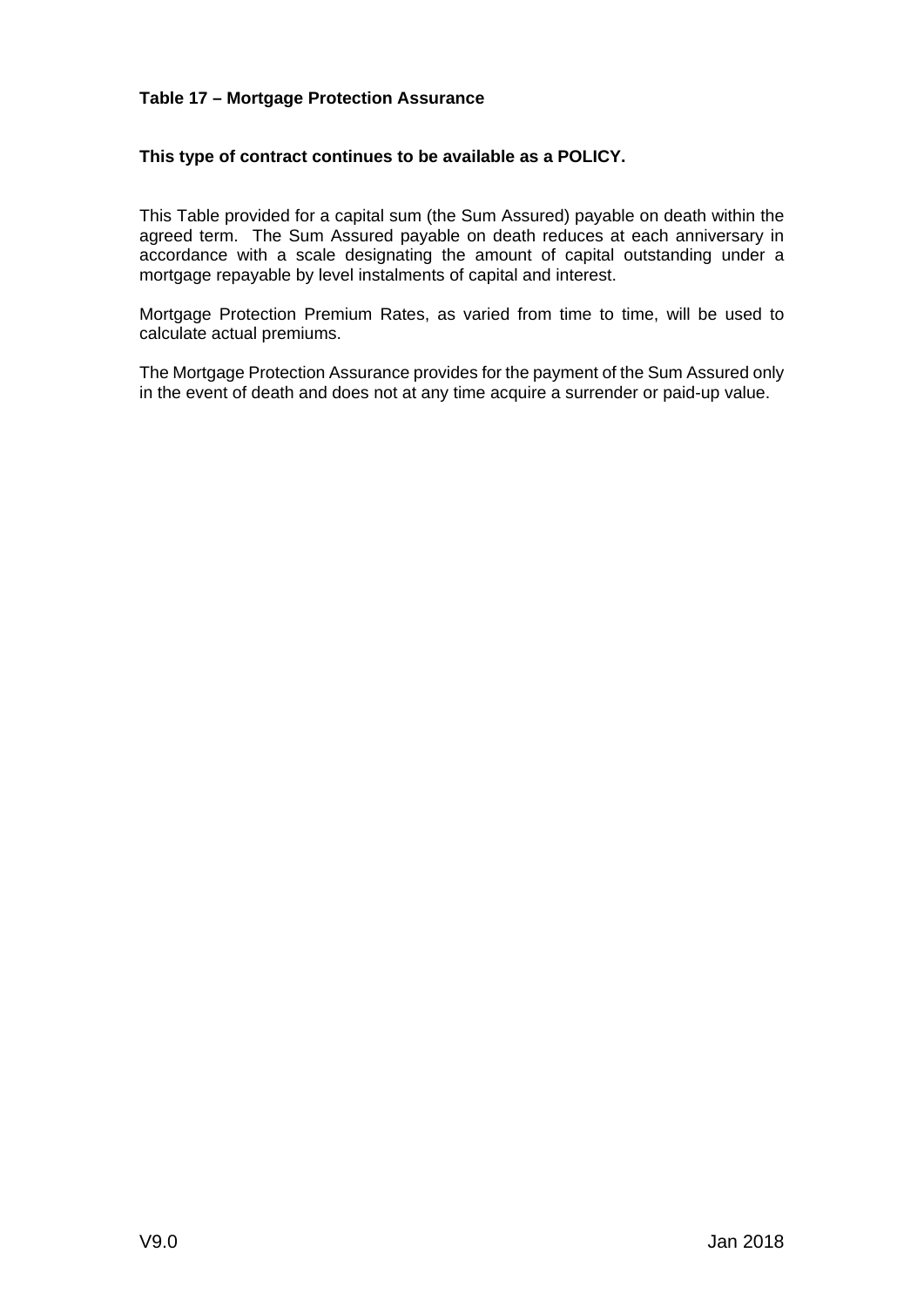#### **Table 21 – Tax-Exempt Savings Plan**

*(withdrawn to new applications 31.12.2013)*

This was a tax-exempt conventional with profit endowment assurance. It provides for a capital sum (the Sum Assured) payable at the end of the agreed term or on previous death. The Sum Assured is based on original term and level of premiums. The minimum term is 10 years, the maximum term is 25 years, and the contract must mature prior to age 65 for non-smokers or 60 for smokers. Until 30 September 2013, it was available for a longer maximum term (but subject to the above maximum maturity ages).

Sum Assured for each £10 of monthly premium.

| Term in                                                                                                                                                      | Sum                                                                                                                                                                                                                                       |
|--------------------------------------------------------------------------------------------------------------------------------------------------------------|-------------------------------------------------------------------------------------------------------------------------------------------------------------------------------------------------------------------------------------------|
| Years                                                                                                                                                        | Assured                                                                                                                                                                                                                                   |
| 10<br>11<br>12<br>13<br>14<br>15<br>16<br>17<br>18<br>19<br>20<br>21<br>22<br>23<br>24<br>25<br>26*<br>$27*$<br>28*<br>29*<br>$30*$<br>$31*$<br>$32*$<br>33* | £<br>1,120<br>1,232<br>1,344<br>1,456<br>1,568<br>1,680<br>1,792<br>1,904<br>2,016<br>2,128<br>2,240<br>2,352<br>2,464<br>2,576<br>2,688<br>2,800<br>2,912*<br>3,024*<br>$3,136*$<br>3,348*<br>3,360*<br>$3.472*$<br>$3,584*$<br>$3,696*$ |
|                                                                                                                                                              |                                                                                                                                                                                                                                           |
| $34*$                                                                                                                                                        | 3,808*                                                                                                                                                                                                                                    |
| $35*$<br>* No longer available after 30/9/2013                                                                                                               | $3,920*$                                                                                                                                                                                                                                  |
|                                                                                                                                                              |                                                                                                                                                                                                                                           |
| Bonuses. See Rule 4.                                                                                                                                         |                                                                                                                                                                                                                                           |
| Unpaid-premiums. See Rule 8.                                                                                                                                 |                                                                                                                                                                                                                                           |
| Surrender. See Rule 3(8).                                                                                                                                    |                                                                                                                                                                                                                                           |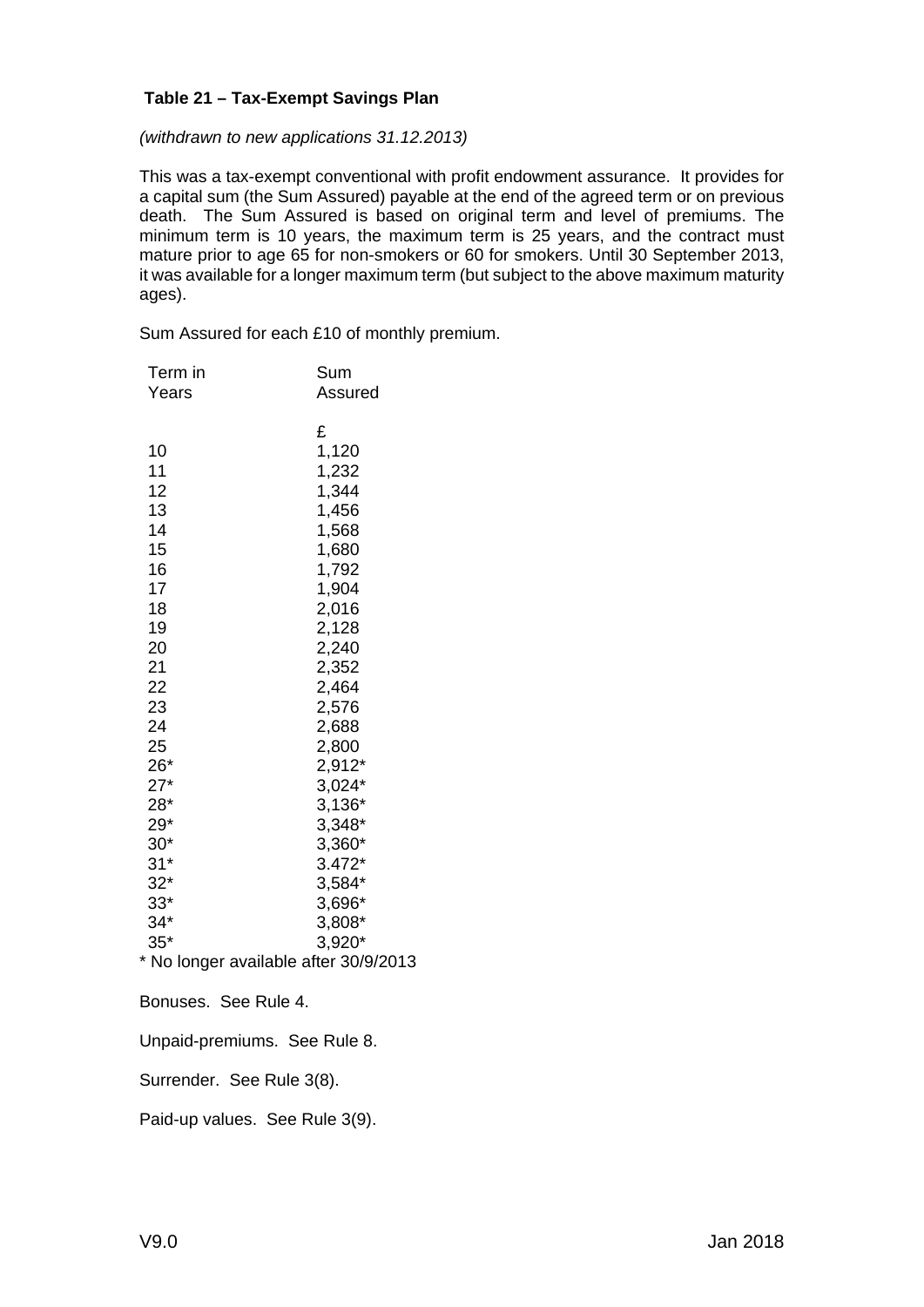### **Table 22 – Tax-Exempt Endowment Assurance**

This was a tax-exempt conventional with profit endowment. It provides for a capital sum (the Sum Assured) payable at the end of the agreed term or on previous death. The Sum Assured is based on original term and level of premiums. The minimum term is 10 years, and the contract must mature prior to age 65.

Sum Assured for a premium of £10 per month.

| Term in | Sum     |
|---------|---------|
| Years   | Assured |
|         | £       |
| 10      | 1,060   |
| 11      | 1,166   |
| 12      | 1,272   |
| 13      | 1,378   |
| 14      | 1,484   |
| 15      | 1,590   |
| 16      | 1,696   |
| 17      | 1,802   |
| 18      | 1,908   |
| 19      | 2,014   |
| 20      | 2,120   |
| 21      | 2,226   |
| 22      | 2,332   |
| 23      | 2,438   |
| 24      | 2,544   |
| 25      | 2,650   |
| 26      | 2,756   |
| 27      | 2,862   |
| 28      | 2,968   |
| 29      | 3,074   |
| 30      | 3,180   |

Bonuses. See Rule 4.

Contributions (premiums). See Rule 3(5).

Unpaid-premiums. See Rule 8.

Surrender. See Rule 3(8).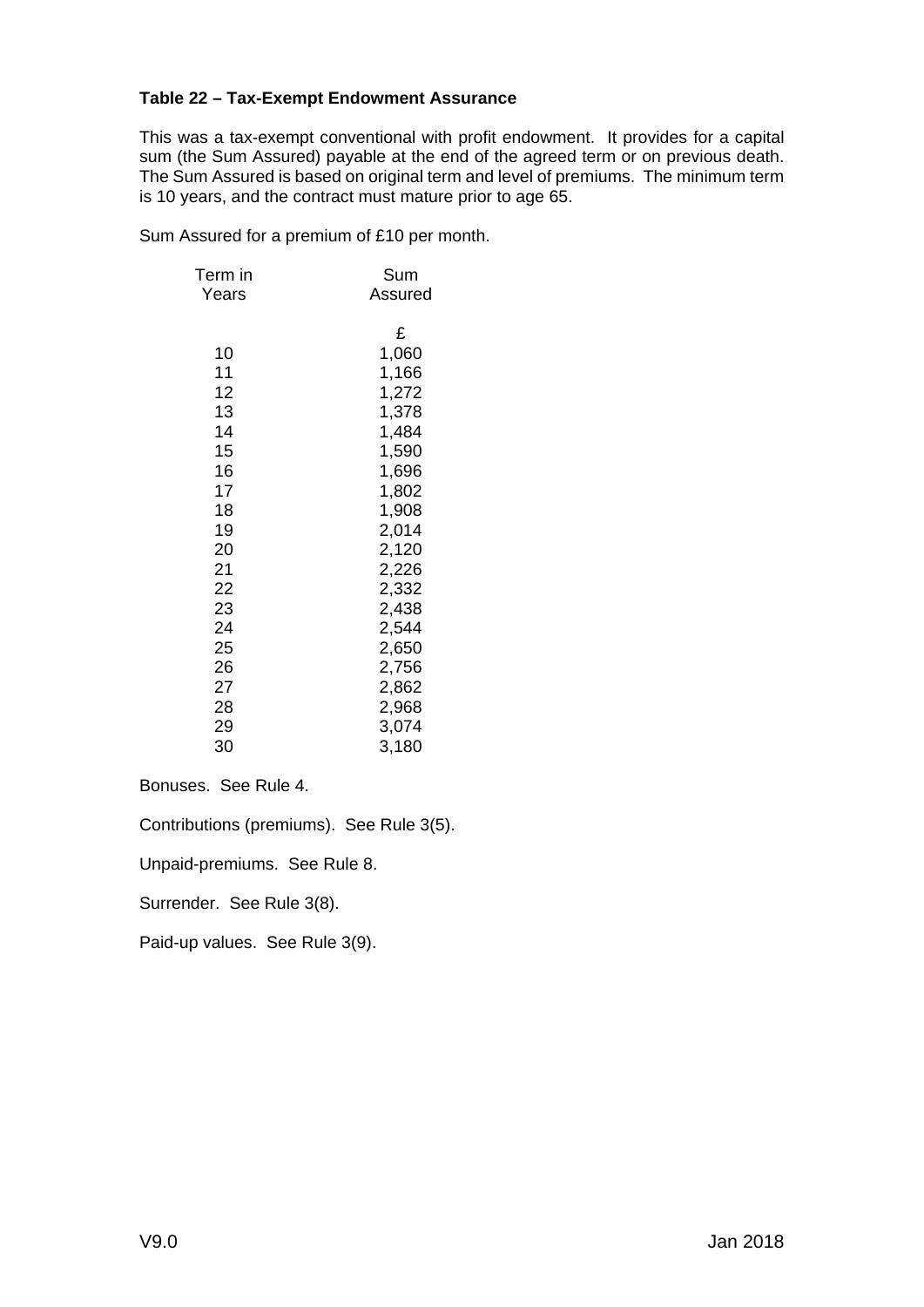# **Table 23 – Term Assurance**

#### **This type of contract continues to be available as a POLICY.**

This table provided for the payment of a capital sum (the Sum Assured) on death within the agreed term.

Term Assurance Premium Rates, as varied from time to time, will be used to calculate actual premiums.

The Term Assurance provides for the payment of the Sum Assured only in the event of death and does not at any time acquire a surrender or paid-up value.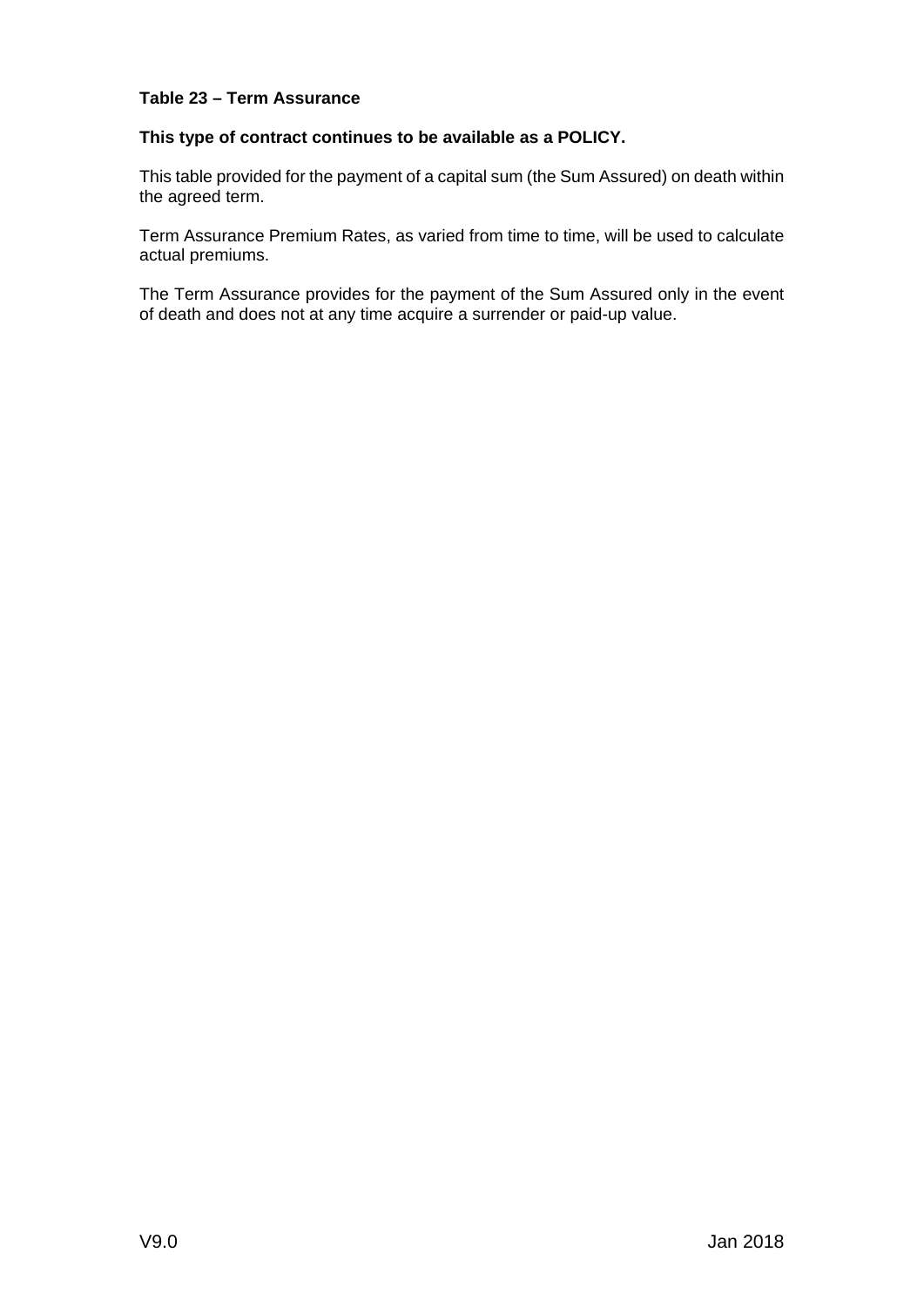### **Table 25 – ISA Plan (Monthly Premium)**

*(No longer available for new customers after 31 December 2015. Existing plans will continue until 5 April 2016)*

This was a tax-exempt with profit whole of life assurance written in accordance with the legislation governing Individual Savings Accounts.

At any time the Sum Assured is equal to the premiums received to date. There is no commitment to pay any premium other than the first. A separate contract applies to each tax year.

Bonuses. See Rule 4. Bonuses are based on the accumulated sum assured (Sum Assured plus Bonuses).

Surrender. Rule 3(8) applies except that contracts written up to 5 April 2013 may be surrendered on the tenth anniversary for a sum not less than the accumulated sum assured. Similar guarantees apply at every anniversary thereafter (for contracts written up to 5 April 2011), or every fifth anniversary thereafter (for contracts written between 6 April 2011 and 5 April 2013).

Part surrender of any contract is permitted at the discretion of the Society.